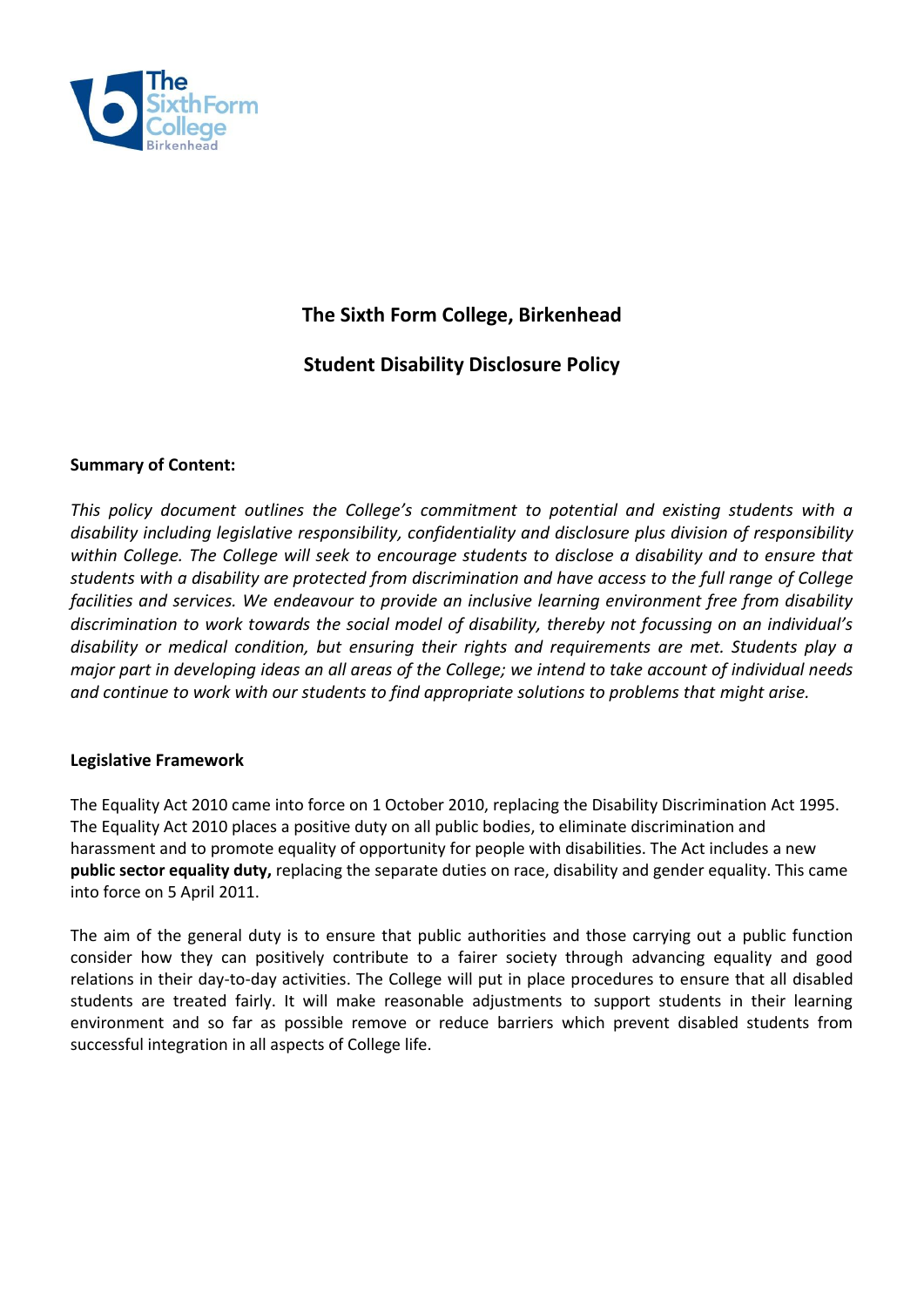#### **Definition of Disability**

Under the Equality Act a person is disabled if they have a physical or mental impairment which has substantial and long-term adverse effect on their ability to carry out normal day-to-day activities. Impairment covers physical, mental or sensory impairment.

Students who become disabled (or become aware of their disability) during their course has every opportunity to complete their course through reasonable adaptations and support, comparable to a student who disclosed a disability at the start of their course.

#### **Disclosing a disability**

A disabled student is encouraged to disclose their disability at an early stage, such as application or enrolment. Information on disability disclosure procedure is available on the College web site. The Additional Learning Support Manager or Co-ordinator aims to make contact with any student who has disclosed a disability, giving them the opportunity to be interviewed to discuss any support needs. A disabled student is usually required to provide written evidence of their disability (such as an educational psychologists report) if they are requiring adjustments or exam concessions. A student support agreement is signed and completed with the Additional Learning Support Manager or Coordinator; this will be distributed to relevant staff ONLY, in order to ensure adjustments are in place.

There are a number of situations at which students may be asked or wish to disclose the existence and/or nature of a disability. Examples include:

- When contacting the College for information before applying to enrol on a course
- Disclosure on the application form
- When arranging to make an information visit
- At Interview
- During enrolment
- At a first meeting with student's personal tutor or subsequent tutorials
- When arranging work placements or field trips.
- And subsequently at appropriate times throughout the course

There is no duty on a student to disclose a disability. The College will take reasonable steps to find out if a student has a disability so that appropriate action can be taken. Not knowing about a student's disability cannot be used as a defence if an adjustment (Appendix 1) could have reasonably been anticipated or if the college failed to make attempts to find out. All attempts will therefore be made to encourage students to disclose any kind of disability or access need so that appropriate adjustments can be made at the appropriate time.

Some students (particularly those with hidden disabilities) might be reluctant to disclose their disability because they are worried that they may be discriminated against. The College will ensure that all students are treated equally and fairly and can feel confident in disclosing a disability. Students may also fear that by disclosing details of a disability this will become generally knowledge. Students will always be informed that any disclosure will not be circulated to students or staff who do not need to know and will only be shared with agreed personnel.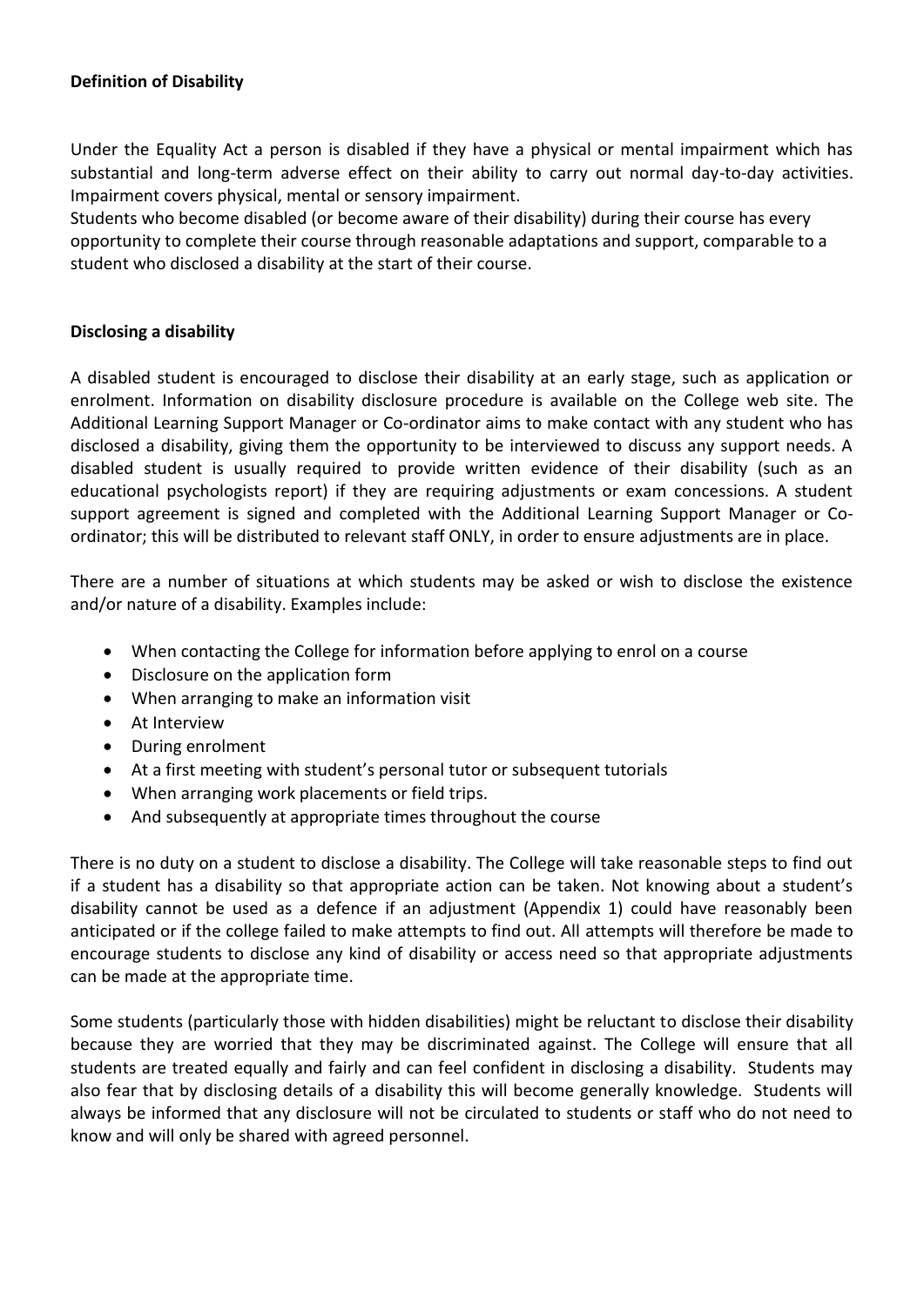Some students may disclose details of a disability or support need to staff other than teaching staff. In all cases staff must comply with this policy.

For further information concerning disclosing a disability contact the Additional Learning Support manager.

### **Confidentiality and disclosure**

The College seeks to encourage potential and existing students to disclose a disability so that the student's needs can be assessed and, where possible, arrangements made for support and/or specialist equipment.

The College seeks to encourage potential and existing students to disclose a disability by:

- Asking students to disclose their disability on application and enrolment forms
- Publicising the provision that is made for students with disabilities
- Providing opportunities for potential and existing students to disclose their disability by raising awareness of the Additional support

The College will ensure that information regarding a student's disability is not passed on to relevant staff without the permission of a student. Exceptions are:

- If the student is considered to be in danger to themselves or others.
- If the student appears to be at risk of abuse
- If there is a legal requirement.
- Where there is an immediate and serious threat to the safety of others

If a student refuses to give permission for this information to be shared to other relevant staff in College they will be asked to complete and sign a document (Appendix 2). The College will seek to ensure that the culture of the College is open and welcoming, so that students with a disability feel happy to disclose a disability. Where a student has disclosed disability the College will make reasonable adjustments where appropriate by agreement with the student. The College will ensure that all staff and students are made aware of this policy.

If a student discloses their disability to a member of staff and asks for confidentiality, the advantages/disadvantages of not disclosing must be discussed. The decision to disclose ultimately rests with the student. It would be sensible to explore ways in which any reasonable adjustments could be made without compromising the student's request for confidentiality. Written consent must be obtained of the student's decision not to have information disclosed.

When a student discloses a disability, they will be interviewed by the Additional Learning Support Manager or the Additional Learning Support Co-ordinator and an initial interview form will be completed to plan for support, exam concessions, equipment and reasonable adjustments. The form will be circulated to the relevant teaching staff with the students' permission (see appendix 3)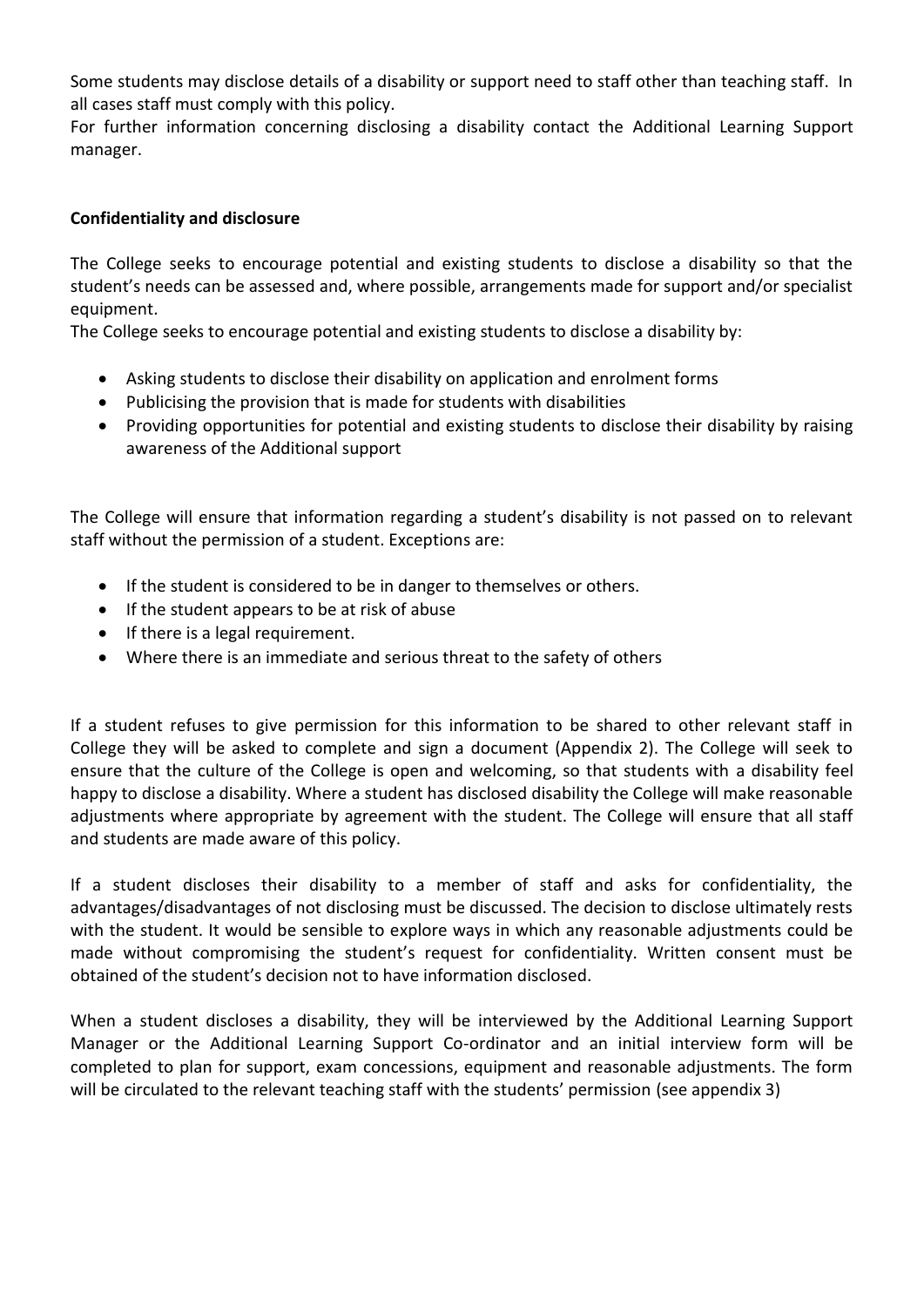#### **Division of Responsibility**

The Governing Body of the College has overall responsibility for this policy. Managers, and in particular the College Principal and Senior Management Team are responsible for:

- Taking the lead in challenging discriminatory behaviour on the part of the managers, staff or students and creating a positive working environment and inclusive ethos.
- Awareness of the College statutory duties in relation to disability legislation.
- Staff and student awareness of the procedures to deal with issues of confidentiality and disclosure.
- Ensuring that all aspects of College policy and activity are sensitive to disability issues.
- Ensuring that disability monitoring information is collected and analysed.
- Ensuring that the procedures for the provision of education, associated services and admission/suspension/" expulsion reflect best practice in equal opportunities.
- Ensuring that the College marketing materials present appropriate positive and non-stereotypical messages of disabled people and non-disabled people.

Employees are responsible for ensuring that:

- They are aware of the College statutory duties in relation to disability legislation, including confidentiality and disclosure.
- Opportunities are given for disclosure, for example during tutorials.
- They pursue an inclusive ethos beyond compliance with the legislation by being genuinely welcoming to students with disabilities Information on supporting a student who has disclosed a disability is passed on to relevant staff where permission has been given (see appendix 3) and the student support plan is produced in consultation with the student.
- Students are given the opportunity to request special exam concessions and these are arranged in a timely manner in consultation with the College Exams team.

The Additional Learning Support Team is responsible for:

- Ensuring that all students with disabilities receive the necessary support.
- Liaising between staff and students to ensure that they are aware of the support needed.
- Providing advice and guidance to staff and students and complete a progress report on support needs to monitor and evaluate our service.

Students are responsible for ensuring that:

- They contribute to a learning environment in which the dignity of every student is respected.
- They inform the College of their needs in relation to any disability and give permission for this information to be passed to relevant staff as appropriate.
- They declare any disability or medical condition which may put themselves or others at a Health and Safety Risk on the particular course of study that they are undertaking.
- They respond appropriately to the support agreed and provided. Failure to do so may in exceptional circumstances cause the support to be withdrawn.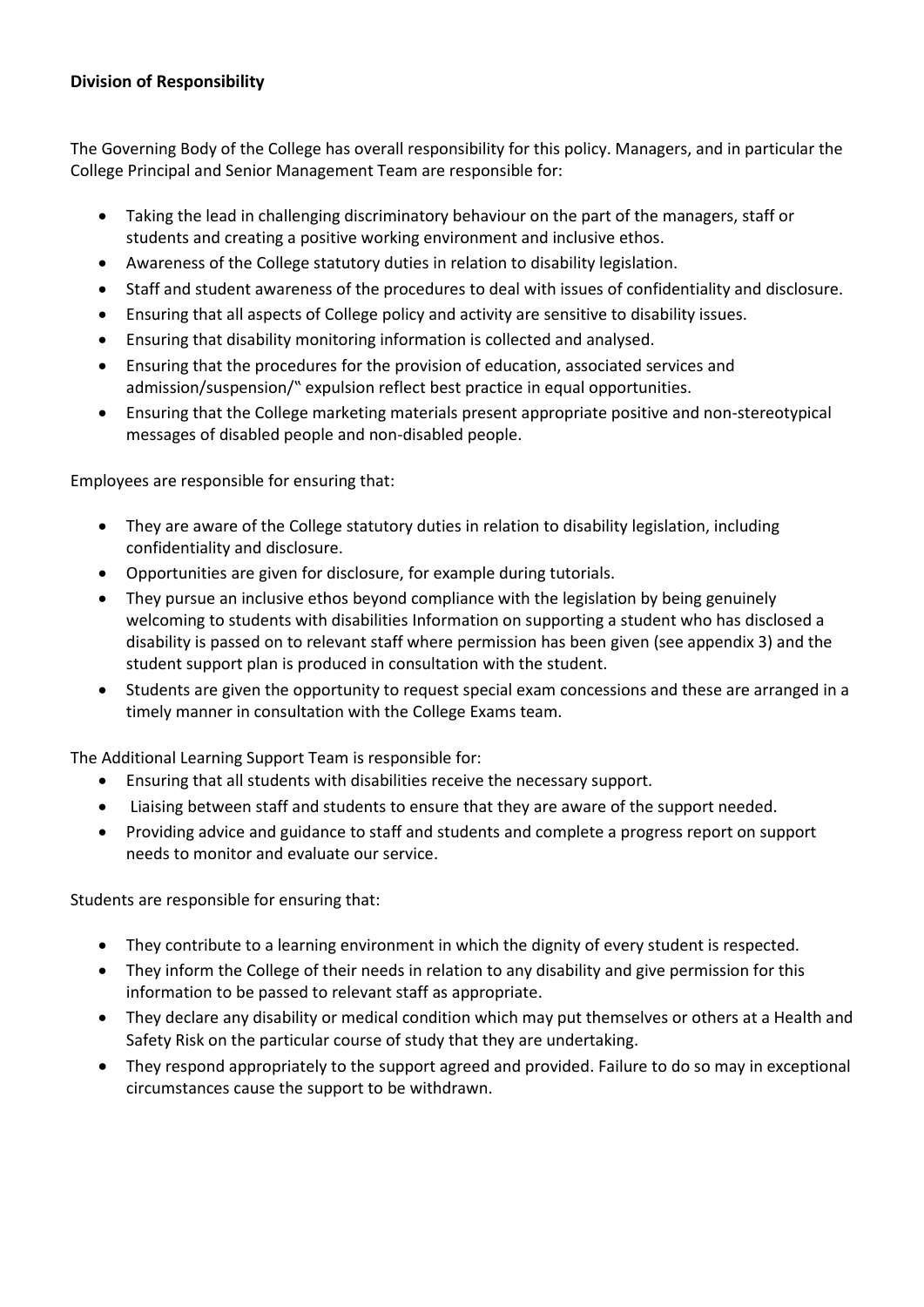#### **Appendix 1 – Reasonable Adjustments**

A reasonable adjustment might be action that helps to alleviate a substantial disadvantage. It might involve:

- Changing college procedures
- Adapting curriculum, electronic or other materials, or modifying the delivery of teaching
- Providing additional services, such as a sign language interpreter or material in Braille
- Training staff
- Altering the physical environment

The College is only expected to do what is "reasonable". What is reasonable will depend on all the individual circumstances of the case, including the financial or other resources of the College and the practicality of the adjustment. Other issues, such as the need to maintain academic standards, the relevant interests of the other people (including other students), and health and safety are also important.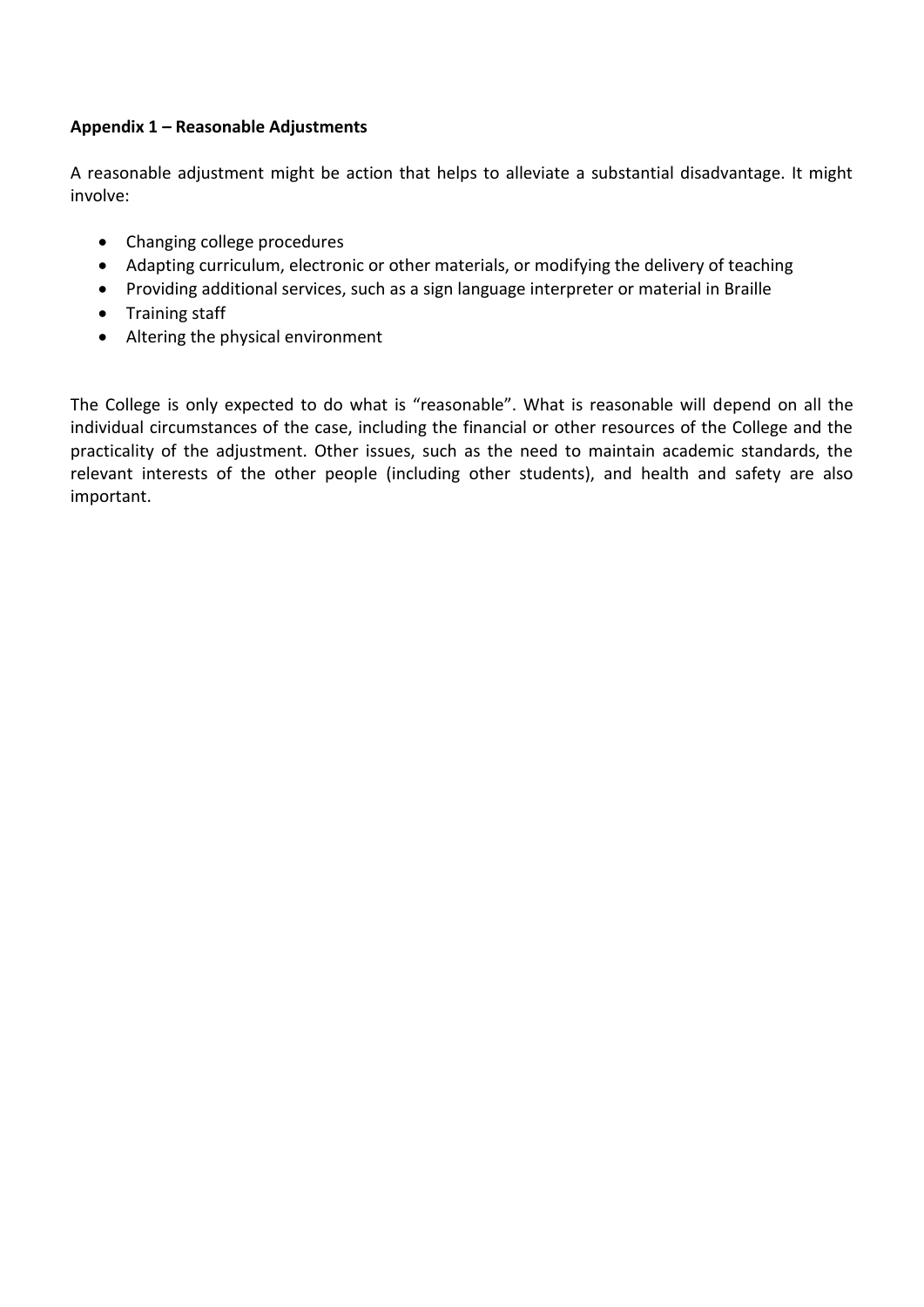Appendix 2



#### **Disclosure of Disability form**

I hereby give my permission to pass on my details to the Additional Learning Support manager for the purpose of discussing potential support. I understand that this information will be kept on file for the purpose of co-ordinating support requirements and will not be passed on to anyone else without my permission.

I have disclosed personal information to a member of College staff but I do not wish this information to be disclosed to other staff members. I would like the member of staff to whom I have disclosed this information to provide help and support during my time at College. I realise that this course of action may in some circumstances be detrimental to my progress at College but this is my request. I am aware that information will be passed on if there is a legal requirement to disclose or where withholding it would endanger my life or that of other persons. I understand that this form records my decision and that this will be passed to the Additional Learning Support team and will not be passed to anyone else.

I have disclosed personal information to a member of College staff but I do not wish this information to be acted upon or disclosed to other staff members. I realise that this may be detrimental to my progress at College but this is my request. I understand that this form records my decision and will not be passed to anyone else.

Student Signature ………………….

Staff Signature ……………………………

Date……………………………………..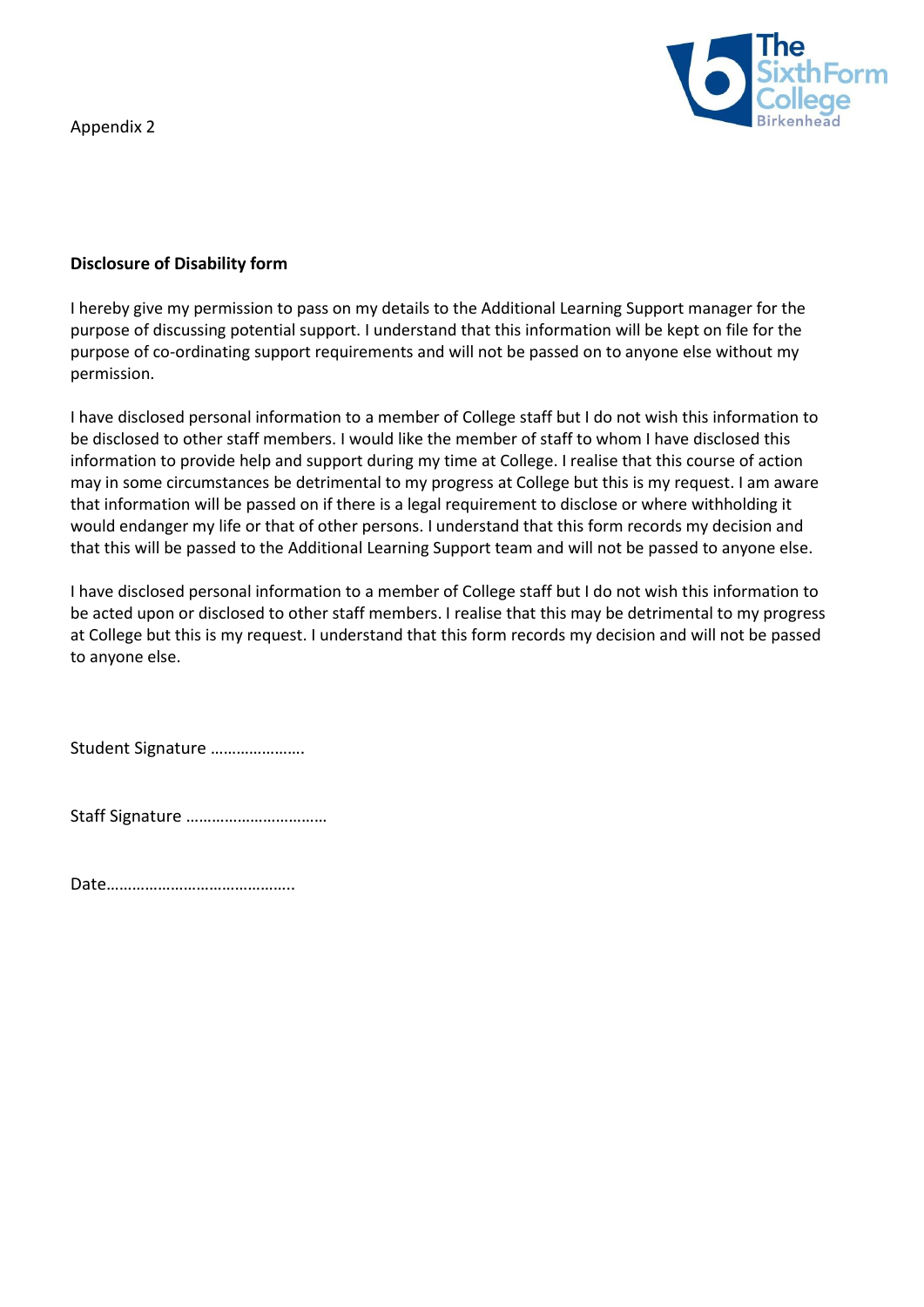Appendix 3





| Name                              |  |
|-----------------------------------|--|
| Address                           |  |
|                                   |  |
|                                   |  |
| Telephone number                  |  |
| Emergency contact                 |  |
| Name                              |  |
| Relationship                      |  |
| Telephone number                  |  |
| Address (if different from above) |  |
| Previous School                   |  |
|                                   |  |
|                                   |  |
|                                   |  |
| Courses discussed                 |  |
|                                   |  |
| Long Term Plans                   |  |

### **Disabilities, difficulties, medical conditions**

| Dyslexia    | Asthma      | Asperger's |
|-------------|-------------|------------|
| Dyspraxia   | Allergies   | Learning   |
|             |             | difficulty |
| Dyscalculia | Epilepsy    | other      |
| Visual      | <b>ADHD</b> |            |
| impairment  |             |            |
| Hearing     | <b>ADD</b>  |            |
| impairment  |             |            |
| Physical    | Autism      |            |
| impairment  |             |            |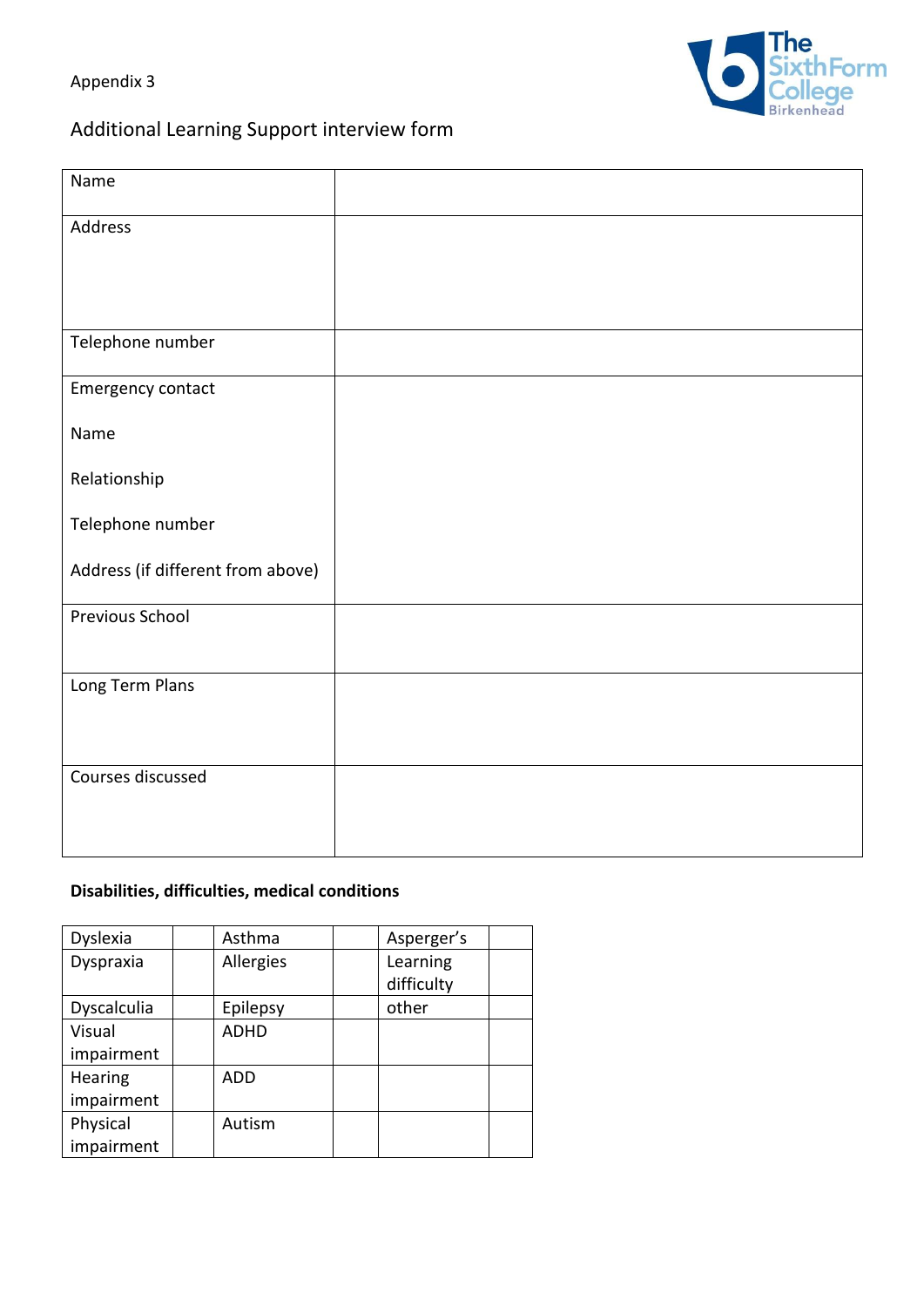### **Please explain how your difficulty/ disability affects you?**

### **What support did you receive at your previous school?**

### **What support do you have outside of school?**

| Name | Address | Telephone number |  |
|------|---------|------------------|--|
|      |         |                  |  |
|      |         |                  |  |
|      |         |                  |  |
|      |         |                  |  |

### **Do you take any medication?**

| Yes - please state |  |
|--------------------|--|
| No                 |  |

#### **Do you qualify for exam concessions?**

| Yes - please state | Evidence? |
|--------------------|-----------|
|                    |           |